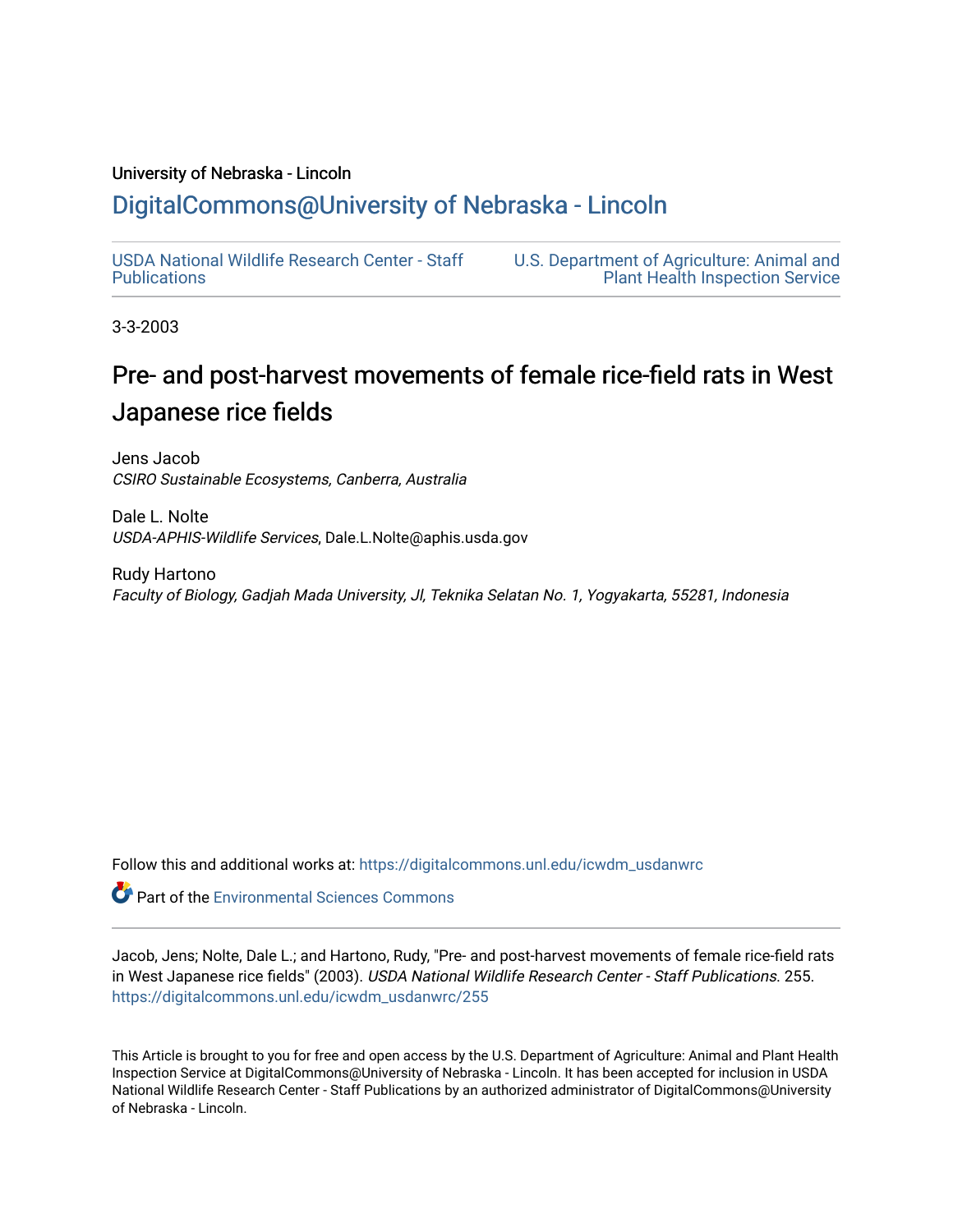# **Pre- and post-harvest movements of female rice-field rats in West Javanese rice fields**

*Jens Jacob*1*, \*, Dale Nolte*2*, Rudy Hartono*3*, Jusup Subagja*3 *and Sudarmaji*<sup>4</sup>

CSIRO Sustainable Ecosystems, GPO Box 284, Canberra, ACT 2601, AUSTRALIA United States Department of Agriculture, Animal and Plant Health Inspection Service, Wildlife Services, National Wildlife Research Centre, 9730-B Lathrop Industrial Drive, Olympia, Washington, 98512, USA Faculty of Biology, Gadjah Mada University, Jl. Teknika Selatan No.1, Yogyakarta, 55281, INDONESIA Indonesian Institute for Rice Research, Jl. Raya 9, Sukamandi, Subang, 41256, INDONESIA \*Corresponding author, email: jens.jacob@csiro.au

**Abstract.** This study examined changes in the spatial behaviour of rice-field rats (*Rattus argentiventer*) associated with the harvest of lowland irrigated rice. Radio-collared female rice-field rats were tracked before and after harvest in rice fields in West Java, Indonesia. The rice-field rats clearly reacted to the changes in habitat structure caused by the harvest by relocating their home ranges on average 300–400 m to piles of rice straw left on the fields and to unharvested areas. Post-harvest, there was a decrease in home-range size of 67% (0.6 ha pre-harvest; 0.2 ha post-harvest) and a decrease in range span of 35% (139 m pre-harvest; 90 m post-harvest), which may indicate an immediate response to predation risk. Most rats remained in the rice fields for 2–3 weeks post-harvest. This contrasts to their pre-harvest preference for refuge habitats near the margins of crops.

# **Introduction**

Small mammals are a common feature of agricultural landscapes but for many rodent species very little is known about the impact of farming practices on spatial behaviour. Exceptions include wood mice, *Apodemus sylvaticus*, which relocate to adjacent refuges from areas disturbed by harvest (Tew and Macdonald 1993) and common voles, *Microtus arvalis*, which considerably reduce spatial activity after the harvest of grain (Jacob and Hempel 2002).

Home-range size of small mammals can vary due to intrinsic factors including breeding activity (McShea 1989; Krebs et al. 1995) and population density (Erlinge et al. 1990), as well as extrinsic factors including food availability (Ostfeld 1986) and vegetation height (Tew and McDonald 1993; Jacob and Hempel 2002). The removal of vegetation by mowing of verges and grazing stubble is often used as a management tool to minimise food and shelter. This can also expose pest rodents to predators thereby reducing pest rodent density (White et al. 1998). However, exposed prey may adapt behaviourally and decrease spatial activity as a counter-strategy to minimise predation risk.

Rice-field rats (*Rattus argentiventer* Robinson and Kloss 1916) are the most important pre-harvest pests in lowland flood-irrigated rice systems of Java, Indonesia (Singleton and Petch 1994). They and other species including black rats (*R. rattus*) and Norway rats (*R.*

*norvegicus*) also invade facilities for processing and storing rice.

We used radio-telemetry to estimate the home-range size of female rice-field rats from about 3 weeks before harvest until about 3 weeks after harvest in lowland rice fields of West Java, Indonesia. We hypothesised that there would be (1) a decrease in spatial activity post-harvest leading to smaller home-range size and smaller range span and (2) a change in habitat use due to preference by the rats for refuge areas post-harvest.

## **Material and methods**

The study was conducted between Sengon and Sukamandi (06°20'14"S, 07°39'24"E) Subang district, West Java, Indonesia. The climate in the region is tropical with small variations in annual average temperature (28°C). About 75% of the annual rainfall (1450 mm) occurs during the wet season (November–April) but rain is also frequent during the dry season (May–October).

The West Javanese agro-ecosystem is characterised by lowland irrigated rice fields, which are partitioned by many dikes, dams and irrigation channels. Individual farmers typically manage 1–2 ha of rice. Usually, one rice crop is grown in each of the seasons. Rice is sown in nurseries and after 2–3 weeks transplanted by hand into the fields. The main crop stages are tillering (55 days after sowing), booting (75 days) and ripening (95 days). Rice is harvested by hand about 120 days after sowing. Rice-field rats usually breed from about 2 weeks before maximum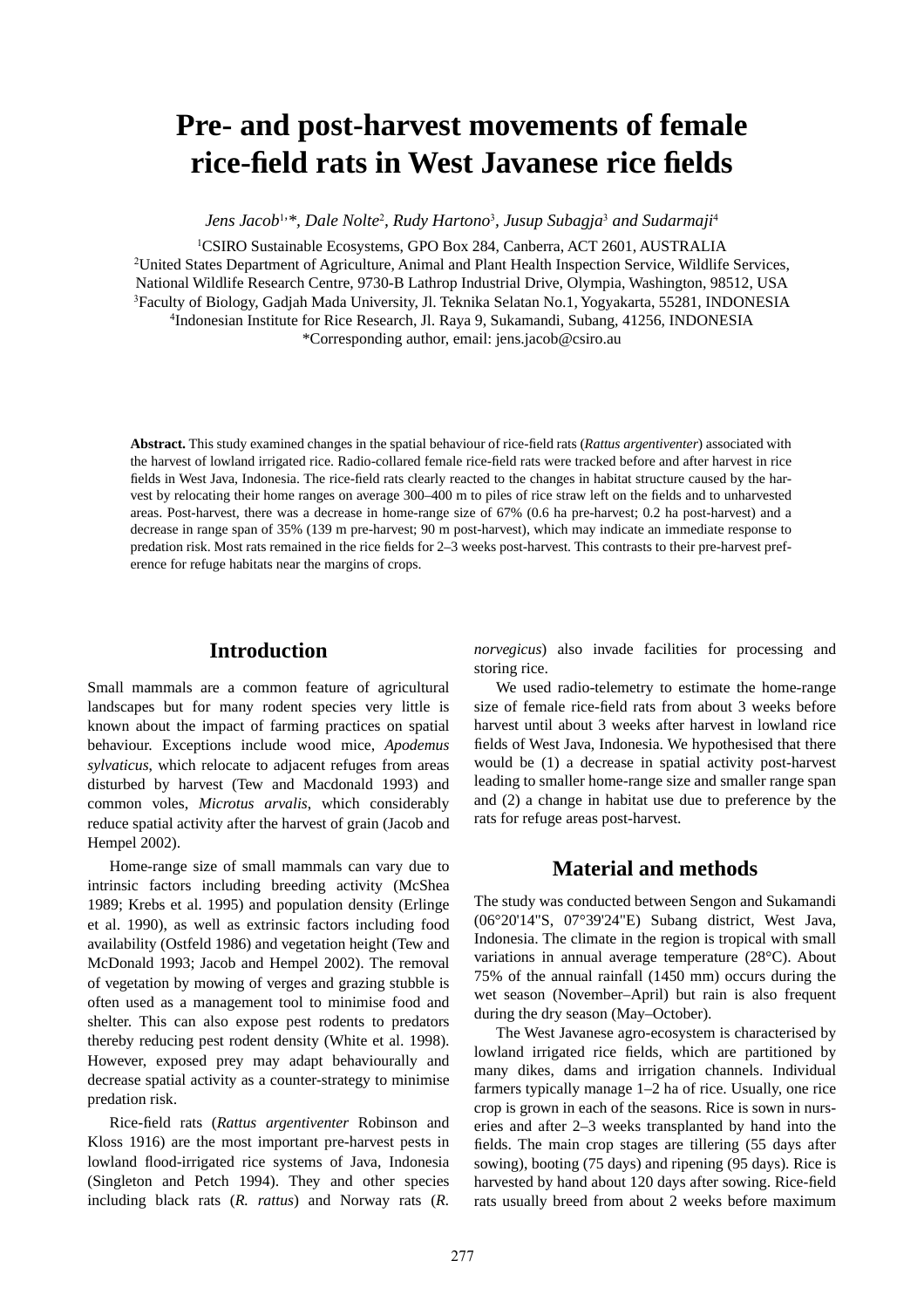tillering until a few weeks after harvest (Leung et al. 1999).

We used a contiguous rice-growing area of about 400 ha for the study. Harvesting (rice variety 'Ciherang') was conducted from 25 July to 31 July 2001. Rice-field rats (*n*  $= 14$ ) were trapped with multiple-capture wire-cage livetraps set along a drift fence in early June and fitted with 4.8 g single-stage radio transmitters (Sirtrack, New Zealand). For this study, we tracked the rats from 10 July (generative stage of rice crop) until harvest. Four of these rats were also followed for about three weeks postharvest. Seven additional rats trapped and radio-collared in mid-July were tracked until the end of August. Radio locations (fixes) were obtained once a day and twice a night. Incremental area analysis (Kenward and Hodder 1996) revealed that 20 locations were sufficient to determine 80% of the 95% minimum convex polygon (MCP) home ranges of the rats. Therefore, only rats with  $\geq 20$ radio locations pre- or post-harvest were included in the analyses of home-range size and range span (pre-harvest, only  $n = 10$ ; post-harvest, only  $n = 3$ ; pre- and postharvest  $n = 4$ ). For seven individuals radio-tracked before and after harvest we calculated centres of activity using the recalculated arithmetic mean (Kenward and Hodder 1996) to detect shifts in the position of home ranges during harvest.

Rats were radio-tracked in five plots of about 2–23 ha within the study area. The distance between plots was at least 400 m. For each of the plots, habitat was classified as rice field, refuge (channel banks, gardens, roadsides) and village. Vegetation height of the ripe rice plants was about 0.9 m and the height of the stubble after harvesting was about 0.25 m.

We compared ln-transformed data of 95% MCP home ranges and range spans of rats pre- and post-harvest using general linear regression. We calculated the Jacobs' index (Jacobs 1974) as a measure of habitat use relative to habitat availability for all rats that were located in  $>1$ habitat. The index results in values between 1 (complete preference) and –1 (complete aversion). The proportion of the rat population that did not move outside rice fields was compared pre- and post-harvest with generalised linear regression for binomially-distributed data (radio locations in rice field only yes/no) using a regression model including time (pre- and post-harvest) and plot. Range measurements were calculated in Ranges V (Kenward and Hodder 1996).

## **Results and discussion**

#### **Home range and range span**

A total of 672 radio-locations were used for analyses. Home ranges pre-harvest of  $0.59$  ha (se =  $0.12$  ha) were about 67% larger than home ranges post-harvest  $(F =$ 20.99, df = 1,18,  $p < 0.001$ ) (Figure 1a). Similarly, range spans pre-harvest of 139 m (se  $= 13$  m) were about 35% larger than post-harvest range spans ( $F = 9.75$ , df = 1,18,  $p = 0.006$ ) (Figure 1b). This was in agreement with hypothesis 1. Pre-harvest home ranges were similar to the home ranges of rice-field rats during the vegetative stage of the rice crop (Brown et al. 2001). However, postharvest home ranges were much smaller, indicating a considerable decrease in spatial activity shortly after harvesting.

Vegetation height was considerably shorter after harvest and consequently the shelter available to rice-field rats decreased. The reduction of shelter exposes small mammals to increased predation risk (Sheffield et al. 2001) and can lead to changes in spatial behaviour (Jacob and Hempel 2002). We believe the changes in home-range size found post-harvest were due to decreased vegetation height and not a result of a potential decrease in food availability. A decrease in food availability should have caused an increase in home-range size but home range size decreased. An effect of breeding on home range size seems also unlikely because breeding in rice-field rats continued for 2–3 weeks post-harvest when the study was completed. Given high activity by farmers in conducting rat control measures, 'predation by humans' could have



**Figure 1**. 95% minimum convex polygon home ranges (a) and range span (b) for female rice-field rats pre- and post-harvest. Rats were radio-tracked on three plots (13 rats preharvest, 7 rats post-harvest). Error bars are standard errors.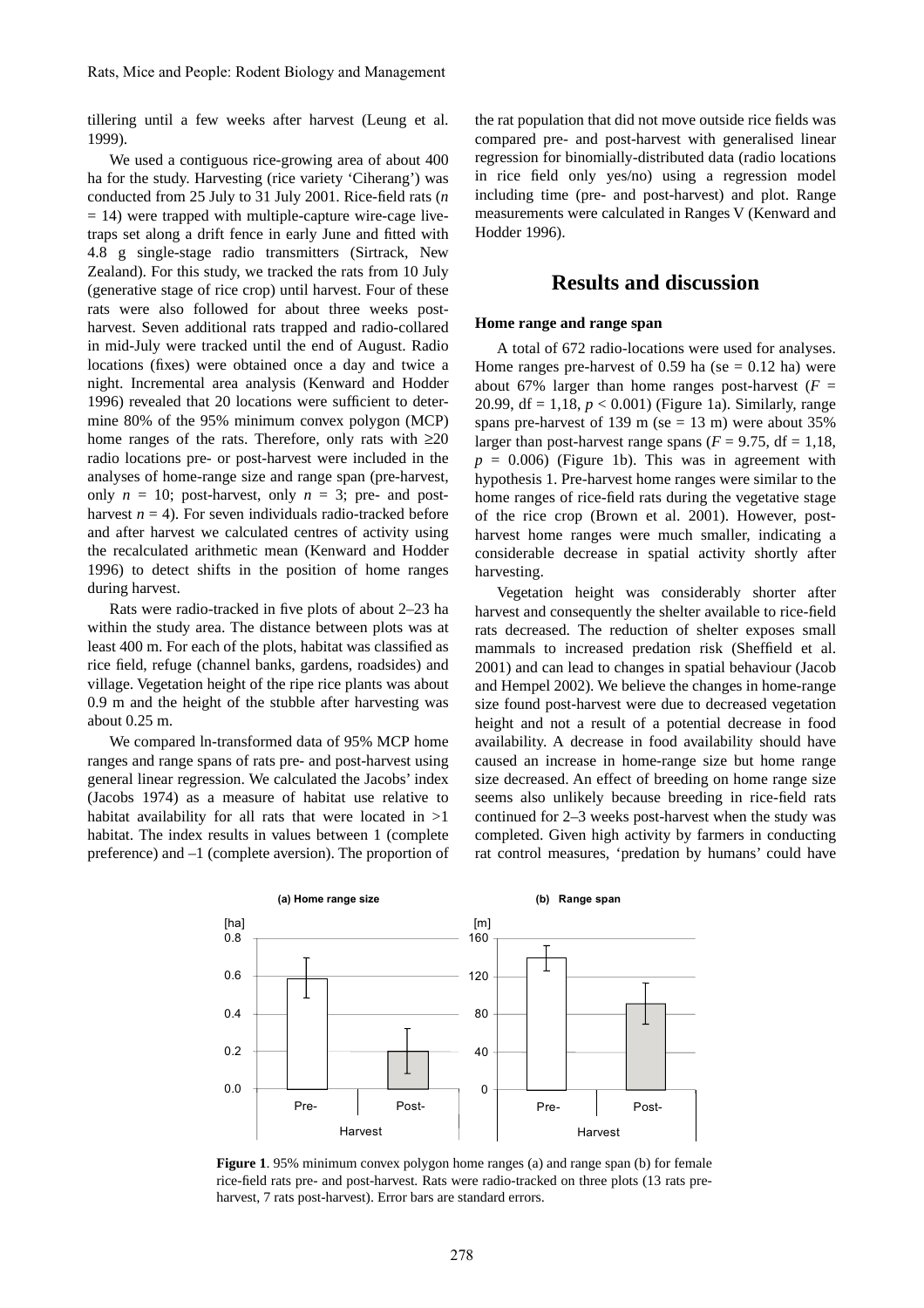been a major factor in determining the rice-field rats' home-range size.

#### **Centres of activity**

For the seven rice-field rats we were able to track preand post-harvest, we found a relocation of the centres of activity by an average of  $367$  m (se = 130 m) during harvesting. This is a distance more than three times longer than the average range span before and after harvest (115 m). Other species of small mammals, such as common voles, do not shift home ranges when grain fields are harvested (Jacob and Hempel 2002). Harvesting of the rice continued for about one week and unharvested patches as well as piles of rice straw left on the fields provided shelter during that time. Two of the radio-tracked rice-field rats moved >700 m to reach unharvested patches of rice field. The rats left their pre-harvest home range, which resulted in a shift of their centres of activity. The pre- and post-harvest home ranges overlapped for only one rat. The concentration of the activity of the rice-field rats in unharvested patches may have led to high rat densities there. This may have resulted in smaller home ranges post-harvest because high density is correlated to small home ranges in small mammals (e.g. Erlinge et al. 1990). The aggregation of rats in unharvested areas could have led to pronounced damage in areas harvested late.

#### **Habitat use**

The mean availability of the different habitat types in the five plots were:  $94\%$  ( $\pm 3\%$ ) rice field,  $8\%$  ( $\pm 4\%$ ) refuge and  $1\%$  ( $\pm 0.2\%$ ) village. Pre-harvest, rats tended to not prefer rice fields (Jacobs' index  $= -0.50$ ,  $n = 7$ ) and to prefer refuge habitats (Jacobs' index  $= 0.38$ ,  $n = 7$ ). There was a difference in habitat use pre- and post-harvest. Preharvest, 74%  $(\pm 14\%)$  of the rats did not leave the rice fields, while post-harvest, all of the rats stayed in rice fields only ( $F = 5.69$ , df = 1,23,  $p = 0.017$ ). The avoidance of refuge habitats post-harvest was unexpected (hypothesis 2). The rats may have stayed in the rice fields because this habitat became suitable for nesting after the water was drained from the rice fields shortly before harvest. The piles of rice straw left on the fields post-harvest may also have provided shelter. In addition, nesting in the fields may have provided the rats with the opportunity to avoid rat control by farmers who focus fumigation and digging on refuge habitats (channel banks, dikes). The pre-harvest strategy to travel between refuge habitats and rice fields may have become more risky post-harvest because it would have resulted in moving through unharvested sections of the crop. It is possible that the rats tried to avoid exposure to predators in unharvested sections by remaining in the rice fields.

# **Conclusions**

The behavioural response of rice-field rats to harvesting of rice may have general relevance for population trends and management of rice-field rats in rice-based agro-ecosystems. The relocation of rice-field rats from harvested to unharvested patches may lead to higher rat damage in the fields harvested last. Targeting these areas for rat management may help the owner of these fields to minimise damage there. A carry-over effect of such management to the next growing season would only occur if there were a short fallow period. This is normally not the case after a dry season crop, when the fallow period lasts for 2–3 months before the wet season crop is planted.

Our findings emphasise the importance of synchronous harvesting because removal of shelter and food within a short period of time will maximise the length of the fallow period and minimise the risk of sustaining populations of rice-field rats during the fallow period. Grazing stubble as well as the removal or burning of rice straw will minimise shelter for rice-field rats after harvest. Prey perceive tall vegetation as good protection (Tchabovsky et al. 2001) and removal of shelter leads to higher direct and indirect risk of predation. However, low vegetation post-harvest restricted spatial activity that may in turn lessen the direct impact of predation. Therefore, the success of pest rodent management relying only on the decrease of vegetation height may be compromised.

Our study showed that rats persist in rice fields until 2– 3 weeks post-harvest. From a management perspective, it would be beneficial to know when the rats leave harvested rice fields and to where they move.

# **References**

- Brown, P.R., Singleton, G.R. and Sudarmaji 2001. Habitat use and movements of the rice-field rat, *Rattus argentiventer*, in West Java, Indonesia. Mammalia, 65, 151–166.
- Erlinge, S., Hoogenboom, I., Agrell, J., Nelson, J. and Sandell, M. 1990. Density-related home-range size and overlap in adult field voles (*Microtus agrestis*) in southern Sweden. Journal of Mammalogy, 71, 597–603.
- Jacob, J. and Hempel, N. 2002. Effects of farming practices on spatial behaviour of common voles. Journal of Ethology (in press).
- Jacobs, J. 1974. Quantitative measurement of food selection. A modification of the forage ratio and Ivlev's electivity index. Oecologia, 14, 413–417.
- Kenward, R.E. and Hodder, K.H. 1996. Ranges V: an analysis system for biological location data. Wareham, UK, Institute of Terrestrial Ecology, 66 p.
- Krebs, C.J, Kenney, A.J. and Singleton, G.R. 1995. Movements in feral house mice in agricultural landscapes. Australian Journal of Zoology, 43, 293–302.
- Leung, L.K.P., Singleton, G.R., Sudarmaji and Rahmini 1999. Ecologically-based population management of the rice-field rat in Indonesia. In: Singleton, G.R., Hinds, L.A., Leirs, H. and Zhang, Z., ed., Ecologically-based management of rodent pests. ACIAR Monograph No. 59. Canberra, Australian Centre for International Agricultural Research, 305– 308.
- McShea, W.J. 1989. Reproductive synchrony and home range size in a territorial microtine. Oikos, 56,182–186.
- Ostfeld, R.D. 1986. Territoriality and mating system of California voles. Journal of Animal Ecology, 55, 691–706.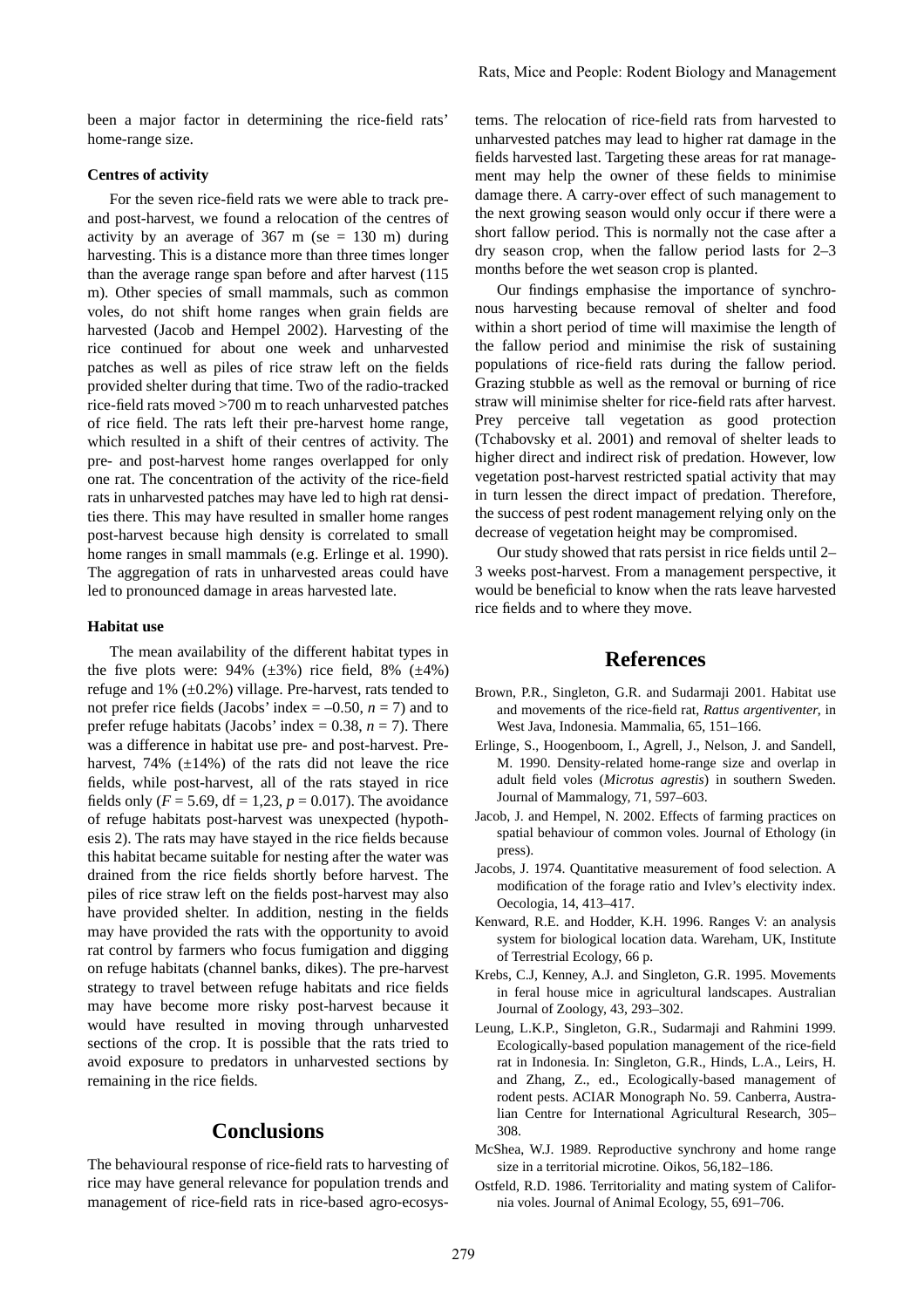- Sheffield, L.M., Crait, C.R., Edge, W.D. and Wang, G. 2001. Response of American kestrels and gray-tailed voles to vegetation height and supplemental perches. Canadian Journal of Zoology, 79, 380–385.
- Singleton, G.R. and Petch, D.A. 1994. A review of the biology and management of rodent pests in Southeast Asia. ACIAR Technical Report No. 30. Canberra, Australian Centre for International Agricultural Research, 65 p.
- Tchabovsky, A.V., Krasnov, B., Khokhlova, I.S. and Shenbrot, G.I. 2001. The effect of vegetation cover on vigilance and

foraging tactics in the fat sand rat *Psammomys obesus*. Journal of Ethology, 19, 105–113.

- Tew, T.E. and Macdonald, D.W. 1993. The effects of harvest on arable wood mice *Apodemus sylvaticus*. Biological Conservation, 65, 279–283.
- White, J., Horskins, K. and Wilson, J. 1998. The control of rodent damage in Australian macadamia orchards by manipulation of adjacent non-crop habitats. Crop Protection, 17, 353–357.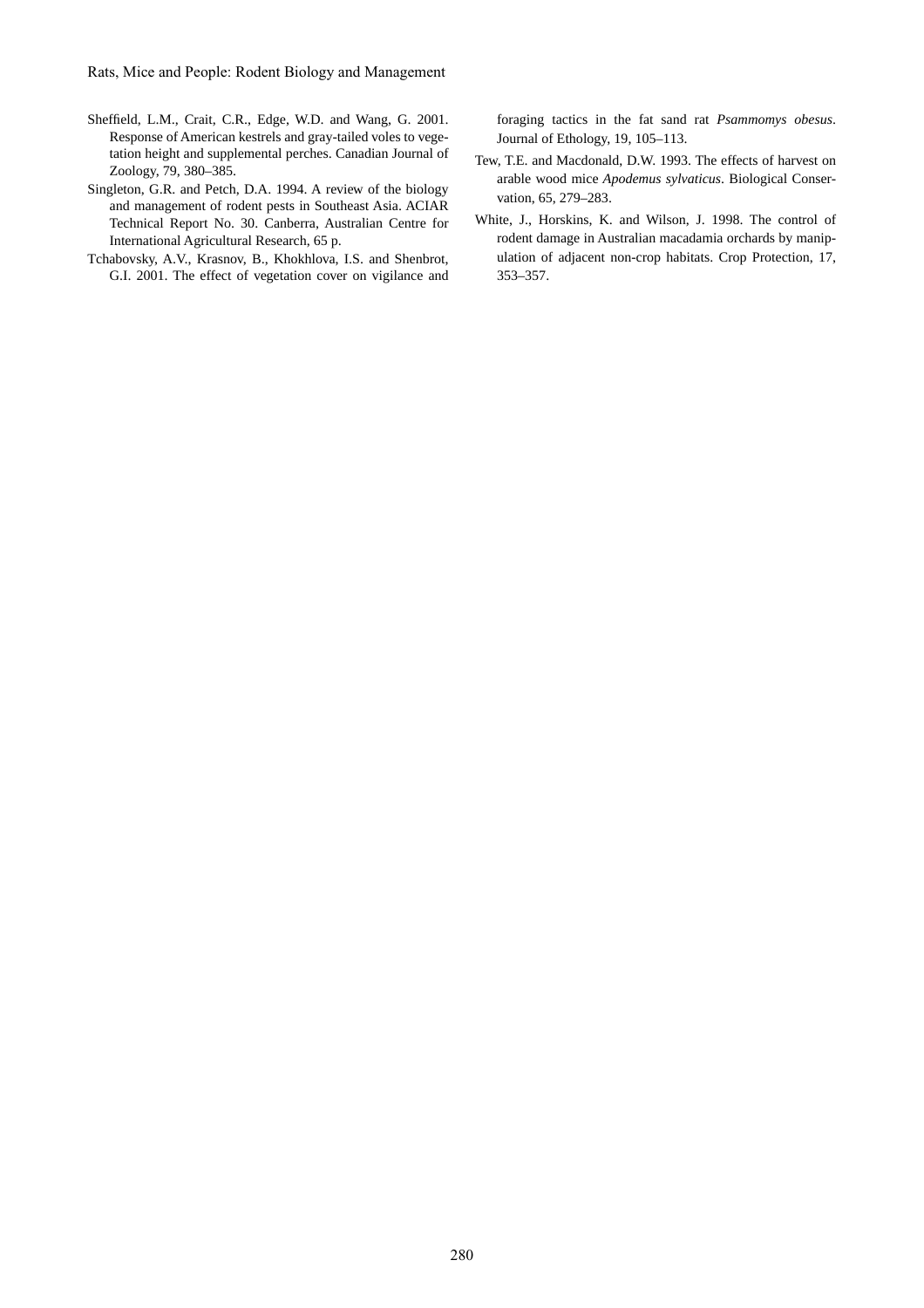# **Rats, mice and people: rodent biology and management**

Editors: *Grant R. Singleton, Lyn A. Hinds, Charles J. Krebs and Dave M. Spratt*



Australian Centre for International Agricultural Research Canberra 2003